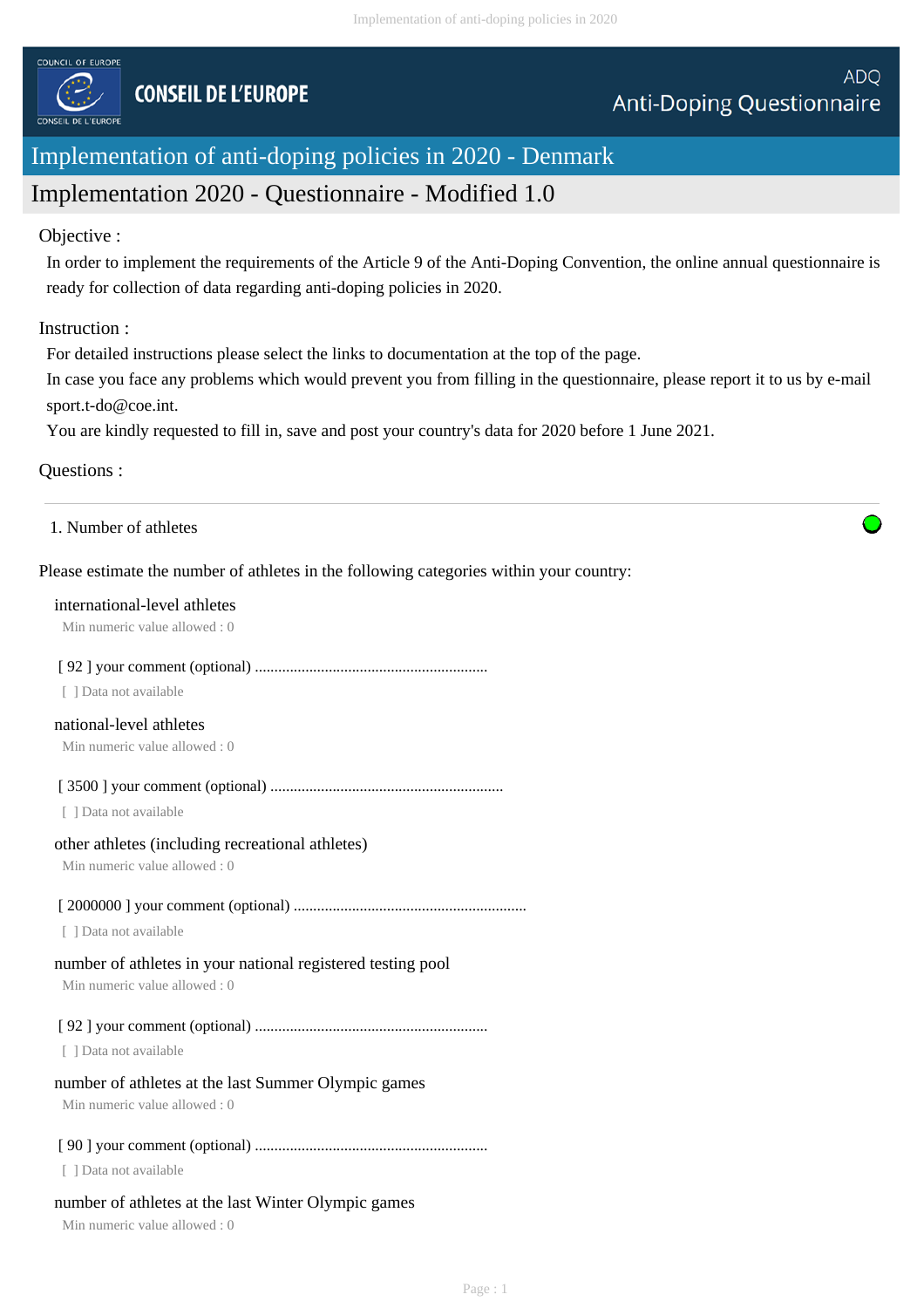| 2. Doping definition                                                                    |  |
|-----------------------------------------------------------------------------------------|--|
| [ ] Data not available                                                                  |  |
|                                                                                         |  |
| number of athletes at the last Winter Paralympic games<br>Min numeric value allowed : 0 |  |
| [ ] Data not available                                                                  |  |
|                                                                                         |  |
| Min numeric value allowed : 0                                                           |  |
| number of athletes at the last Summer Paralympic games                                  |  |
| [ ] Data not available                                                                  |  |
|                                                                                         |  |

What is the definition of "doping in sport" used in your country?

[ ] Council of Europe Anti-Doping Convention. Your comment (optional) ............................................................

[ ] UNESCO International Convention against doping in sport. Your comment (optional) ............................................................

[ X ] World Anti-Doping Code. Your comment (optional) ............................................................

 [ X ] Other, please specify (e.g. national law) : Definition used in World Anti-Doping Code and translated into National Anti-Doping rules

3. Doping list

Which list of banned pharmacological classes of doping agents and doping methods (i.e. Prohibited List) is implemented in your country?

[ X ] Prohibited List, as adopted by the Executive Committee of WADA. Your comment (optional)

............................................................

 [ ] List of banned pharmacological classes of doping agents and doping methods, as adopted by the Monitoring Group (T-DO). Your comment (optional) ............................................................

[ ] Prohibited List, as adopted by the Conference of Parties of the International Convention against Doping in Sport (UNESCO). Your comment (optional) ............................................................

[ ] Other, please specify : ............................................................

4. Additional doping lists

For the purposes of restricting availability of doping substances, are there other lists than those defined in the question 3?

 ( X ) Yes, please specify: In the Danish legislation the Danish Medical Authority has defined a list of substances including anabolic steroids, EPO, growth hormones and substances that increase their levels. These substances apply to the general population (outside sport)

( ) No. Your comment (optional) ............................................................

5. Anti-doping laws

Are there any anti-doping laws in your country?

[ X ] Anti-doping law (other than ratification of the Convention). Your comment (optional) ............................................................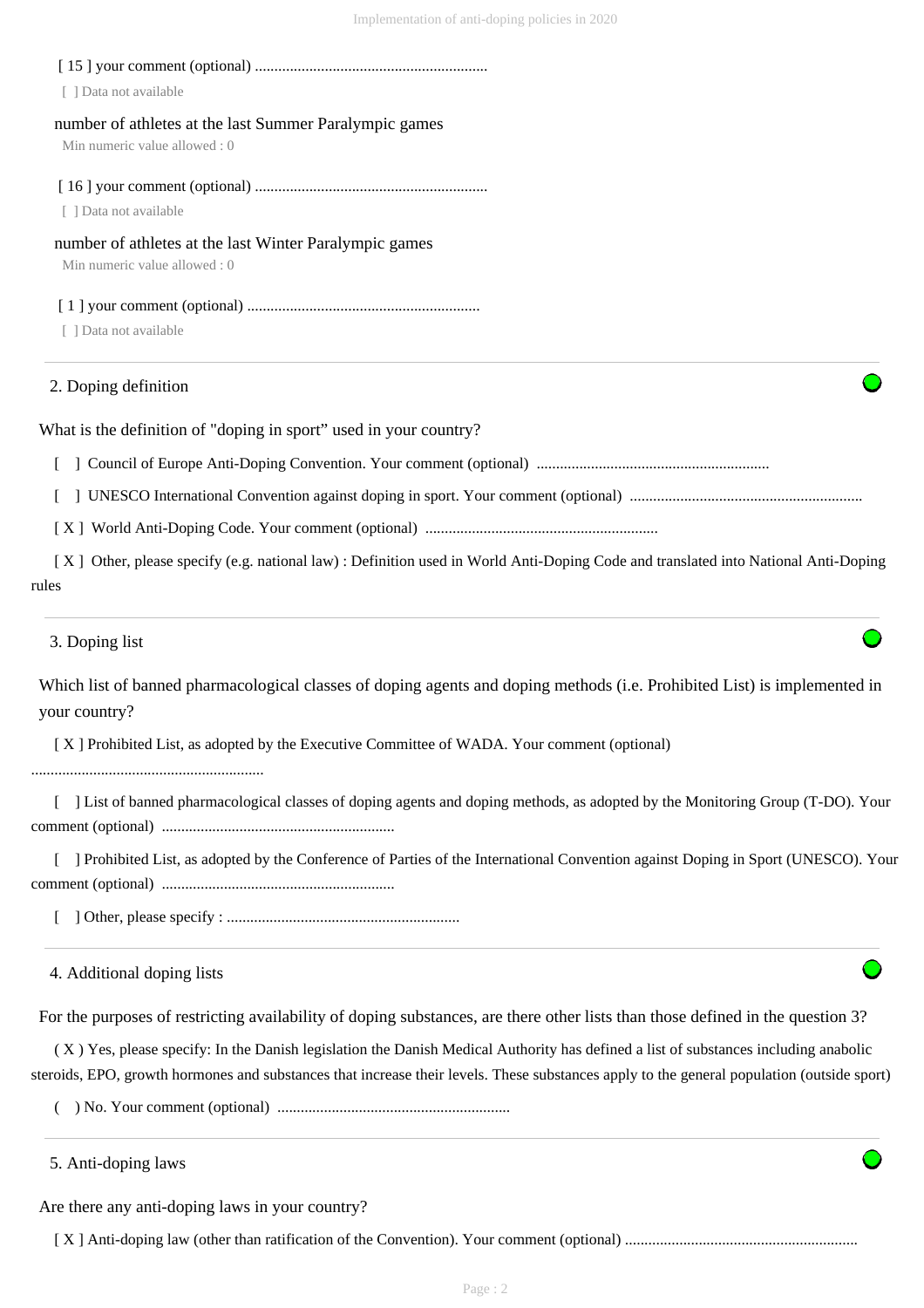- [ ] Other public law rules, please specify: ............................................................
- [ ] No. Your comment (optional) ............................................................

6. National Anti-Doping Organisation (NADO)

What is the legal status of your national anti-doping organisation? Please upload the statutes, if possible

- ( X ) Public authority. Your comment (optional) ............................................................
- ( ) Non-governmental organisation. Your comment (optional) ............................................................
- ( ) Private company. Your comment (optional) ............................................................
- ( ) National Olympic Committee acting as a NADO. Your comment (optional) ............................................................
- ( ) Other, please specify : ............................................................

## 7. NADO activities

Which of the activities below are conducted by your national anti-doping organisation? Please upload the organisational chart, if possible

|                                                | Yes. Your comment<br>(optional) | No, please specify which<br>organisation is in charge |
|------------------------------------------------|---------------------------------|-------------------------------------------------------|
| Co-ordination of action by public authorities  | (X)                             |                                                       |
| Co-ordination of the fight against trafficking |                                 | (X) The Police and<br>customs authorities             |
| Testing (doping control)                       | (X)                             |                                                       |
| Results management                             | (X)                             |                                                       |
| Disciplinary procedures                        | (X)                             |                                                       |
| Education and/or information                   | (X)                             |                                                       |
| Research                                       | (X)                             |                                                       |

#### 8. Funding of anti-doping programme

## What was the annual budget of the NADO for the 2020 calendar year?

Min numeric value allowed : 0

#### [ 28303000 ] amountDKKCurrency

[ ] Data not available

## 9. Funding sources

How is the NADO funded? Please select all that apply and indicate an estimate in percentages:

- [ ] Government5%
- [ ] National Lottery programme88%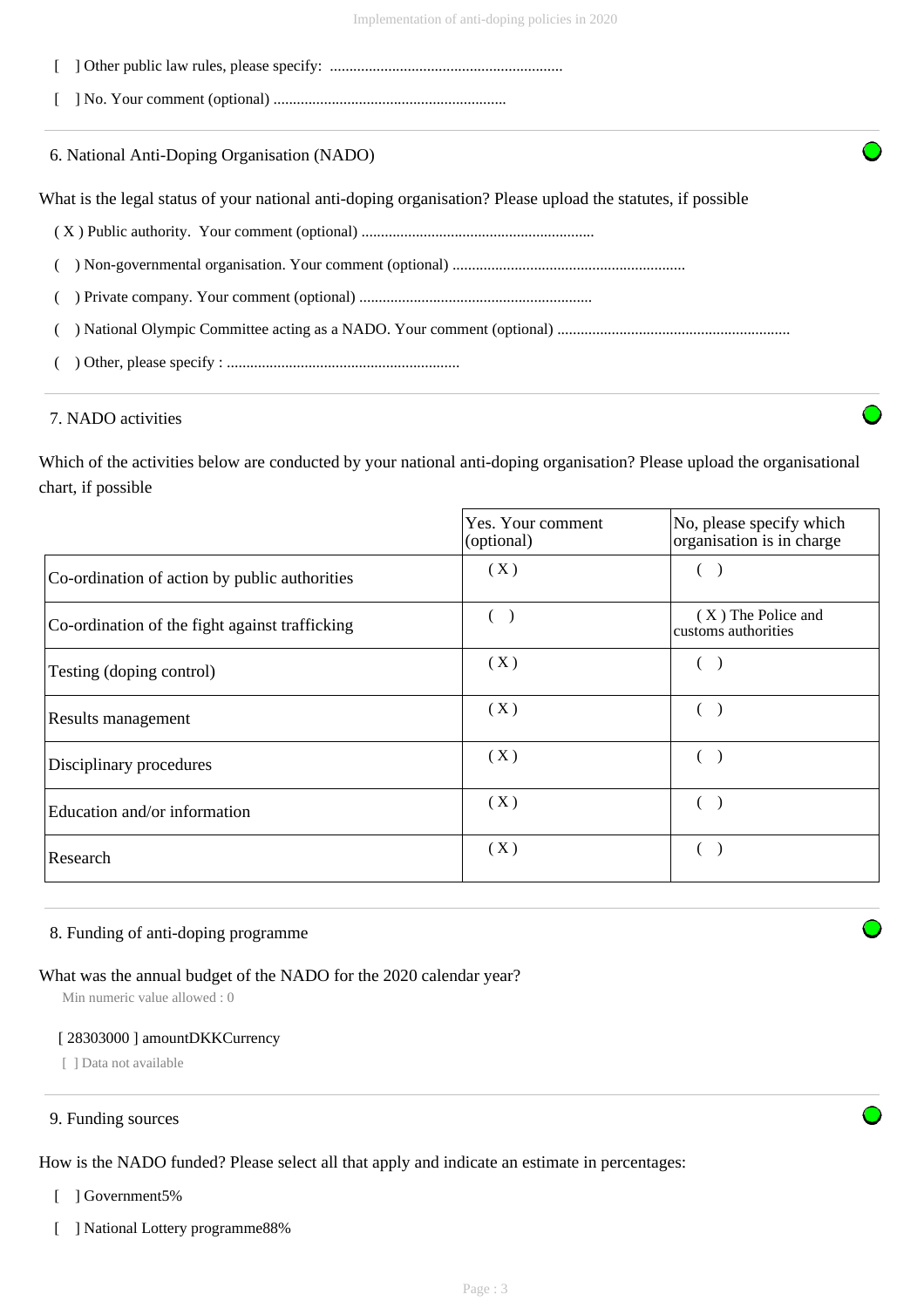- [ ] National Olympic Committee (NOC)0%
- [ ] Other sports organisation(s)0%
- [ ] Fee for service7%
- [ ] Private0%
- [ ] Other0%

| 10. Distribution of funding                                                                                                                               |  |
|-----------------------------------------------------------------------------------------------------------------------------------------------------------|--|
| What percentage of NADO's annual budget is put towards the following core programs?                                                                       |  |
| [14] Testing (including equipment, transportation, sample collection personnel fees)                                                                      |  |
| [12] Sample analysis                                                                                                                                      |  |
| [3] Investigations                                                                                                                                        |  |
| [5] Education                                                                                                                                             |  |
| [5] Research                                                                                                                                              |  |
| [3] Results Management/Legal                                                                                                                              |  |
| [0] Therapeutic Use Exemptions (TUEs)                                                                                                                     |  |
| [58] Other (e.g. remuneration, administration) Preventing fitnessdoping and matchfixing, international work<br>[ ] Data not available                     |  |
| 11. Other funding for the anti-doping programme                                                                                                           |  |
| Are other institutions funding any parts of the national anti-doping programme (e.g. laboratories, research, WADA<br>contribution, Unesco Voluntary Fund) |  |
| (X) Yes, please describe WADA contributed a grant to DBS research conducted by ADD                                                                        |  |
| ) No                                                                                                                                                      |  |
| 12. Sport budget                                                                                                                                          |  |
| What amount has been allocated to sport from the State budget through the national ministry responsible for sport for the year<br>2020?                   |  |
| [971246111] amountDKKcurrency / other information<br>[ ] Data not available                                                                               |  |
| 13. Limiting public funding to organisations                                                                                                              |  |
| Is public funding withheld from organisations that do not comply with anti-doping regulations and related legal instruments?                              |  |
|                                                                                                                                                           |  |
|                                                                                                                                                           |  |
|                                                                                                                                                           |  |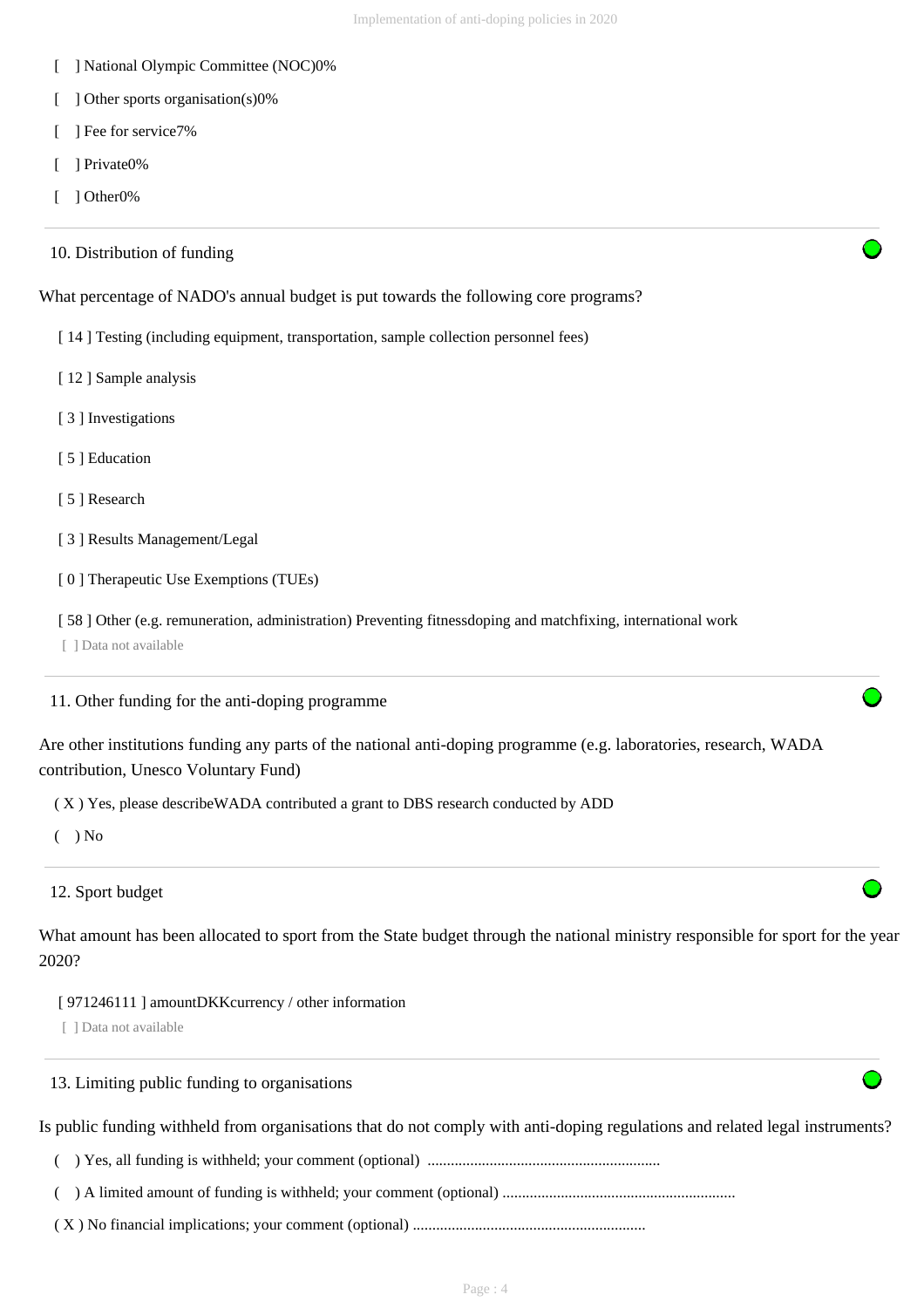| пприлистиция от апи-чорще ропско нг 2020                                                                                                                                  |  |
|---------------------------------------------------------------------------------------------------------------------------------------------------------------------------|--|
|                                                                                                                                                                           |  |
| 14. Limitation of public funding of persons                                                                                                                               |  |
| Is sport-related financial assistance provided by public authorities withheld from banned athletes or athlete support personnel<br>during the period of their suspension? |  |
|                                                                                                                                                                           |  |
|                                                                                                                                                                           |  |
|                                                                                                                                                                           |  |
| ) Not applicable (no sport-related financial assistance is provided by public authorities to athletes or support personnel); your                                         |  |
|                                                                                                                                                                           |  |
|                                                                                                                                                                           |  |
| 15. Testing programme                                                                                                                                                     |  |
| Does your country have a national testing programme?                                                                                                                      |  |
| $(X)$ Yes                                                                                                                                                                 |  |
|                                                                                                                                                                           |  |
| 16. Elements of the testing programme                                                                                                                                     |  |
| What elements of the testing program are implemented by the NADO?                                                                                                         |  |
| [X] Risk assessment and test distribution planning (TDP)                                                                                                                  |  |
| [X] Registered testing pool                                                                                                                                               |  |
| [X] Random selection of athletes                                                                                                                                          |  |
| [X] Targeted selection of athletes                                                                                                                                        |  |
| [X] In-competition testing                                                                                                                                                |  |
| [X] Out-of-competition testing                                                                                                                                            |  |
| [X] No-advance notice testing                                                                                                                                             |  |
| [X] Blood testing                                                                                                                                                         |  |
| [X] Athlete biological passport (ABP) modules                                                                                                                             |  |
|                                                                                                                                                                           |  |
|                                                                                                                                                                           |  |
| 17. Quality certificate                                                                                                                                                   |  |
| Is your NADO or part of its procedures certified according to a quality standard (such as ISO or any other quality assurance                                              |  |
| system)?                                                                                                                                                                  |  |
|                                                                                                                                                                           |  |

( ) In progress, please specify ............................................................

 ( X ) No. Your comment (optional)ADD works according to the principles of the quality management system ISO 9001. ADD has previously been ISO 9001 certified, but opted out of the certificate in 2018. The reason is that in particular the WADA code with associated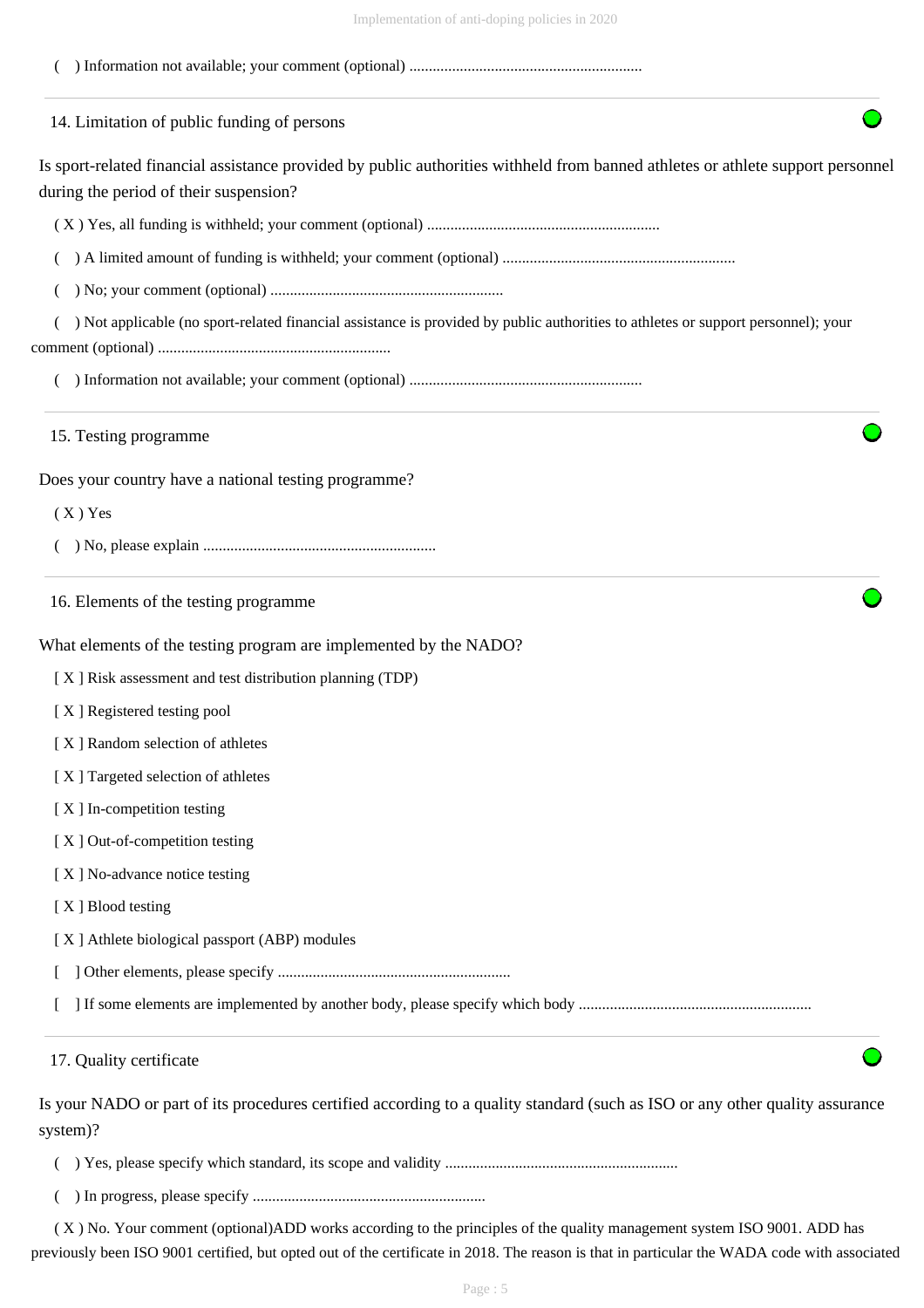standards and the entry into force of the Personal Data Regulation in 2018, set specific and relevant requirements for ADD, which are more tailored to ADD's activities than the more generic requirements from ISO 9001. However, ADD is still following the development of ISO 9001 closely and ADD will consider whether any changes to ISO 9001 should be implemented in ADD's quality system.

18. NADO staff, committee members and other anti-doping specialists

Please outline below how many NADO staff, committees' members and other anti-doping specialists are involved in the coordination and management of your anti-doping programs (except sample collection personnel)

Min numeric value allowed : 0

- [19] staff full time
- [10] staff part time

[ 14 ] committees' members (including, but not limited to, members of the disciplinary panels, NADO Board, TUE, education, whereabouts, scientific, athletes, appeals, ethics and/or other committees)

[ 6 ] other specialists, please describeboard members

[ ] Data not available

19. Sample collection personnel

Do you have sample collection personnel (SCP) ?

( X ) Yes, within the NADO

( ) Yes, through a service provider (Delegated third party) ............................................................

( ) No, please explain ............................................................

## 20. Number of DCOs and BCOs

How many doping control officers (DCOs), blood control officers (BCOs) and chaperones are in your sample collection personnel programme?

Min numeric value allowed : 0

[ 28 ] DCOs; your comment (optional) ............................................................

[ 8 ] BCOs; your comment (optional) ............................................................

[ 0 ] Chaperones; your comment (optional) ............................................................

[ ] Data not available

## 21. Laboratory

Is there a doping control laboratory in your country?

[ ] Yes, accredited or approved by WADA in accordance with the International Standard for Laboratories

[ ] No, but a preparatory process is in progress to apply for accreditation or approval by WADA

[ X ] No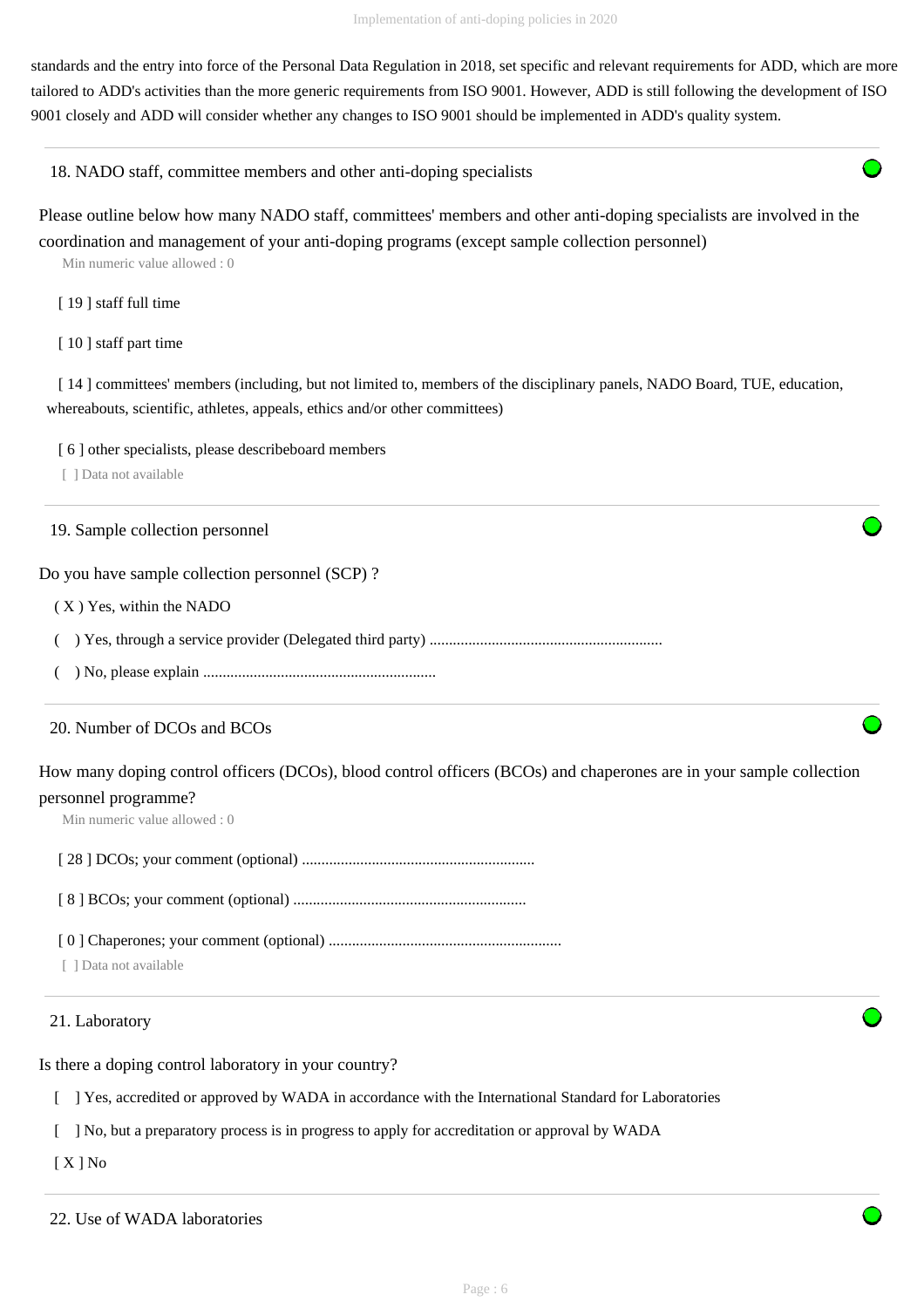Which WADA-accredited or approved laboratories are used for analysis of samples collected by your NADO as a Testing authority within your national testing program in the year 2020? Please list all that applies, including the laboratory in your own country (if you use it) and indicate the percentage of samples analysed in each laboratory. Enter "0", if you don't use this laboratory

 $\overline{\phantom{a}}$ 

|                                   | % of NADO samples (estimate) |
|-----------------------------------|------------------------------|
| ANKARA, TURKEY                    | $\boldsymbol{0}$             |
| ATHENS, GREECE                    | $\boldsymbol{0}$             |
| <b>BANGKOK, THAILAND</b>          | $\boldsymbol{0}$             |
| <b>BARCELONA, SPAIN</b>           | $\boldsymbol{0}$             |
| <b>BEIJING, CHINA</b>             | $\boldsymbol{0}$             |
| <b>BLOEMFONTEIN, SOUTH AFRICA</b> | $\boldsymbol{0}$             |
| <b>BUCHAREST, ROMANIA</b>         | $\boldsymbol{0}$             |
| COLOGNE, GERMANY                  | $\mathbf{1}$                 |
| DOHA, QATAR                       | $\boldsymbol{0}$             |
| GHENT, BELGIUM                    | $\boldsymbol{0}$             |
| HAVANA, CUBA                      | $\boldsymbol{0}$             |
| HELSINKI, FINLAND                 | $\boldsymbol{0}$             |
| KREISCHA, GERMANY                 | $\boldsymbol{0}$             |
| LAUSANNE, SWITZERLAND             | $\boldsymbol{0}$             |
| LONDON, UNITED KINGDOM            | $\boldsymbol{0}$             |
| LOS ANGELES, USA                  | $\boldsymbol{0}$             |
| MADRID, SPAIN                     | $\boldsymbol{0}$             |
| MONTREAL, CANADA                  | $\boldsymbol{0}$             |
| NEW DELHI, INDIA                  | $\boldsymbol{0}$             |
| OSLO, NORWAY                      | 99                           |
| PARIS, FRANCE                     | $\boldsymbol{0}$             |
| RIO DE JANEIRO, BRAZIL            | $\boldsymbol{0}$             |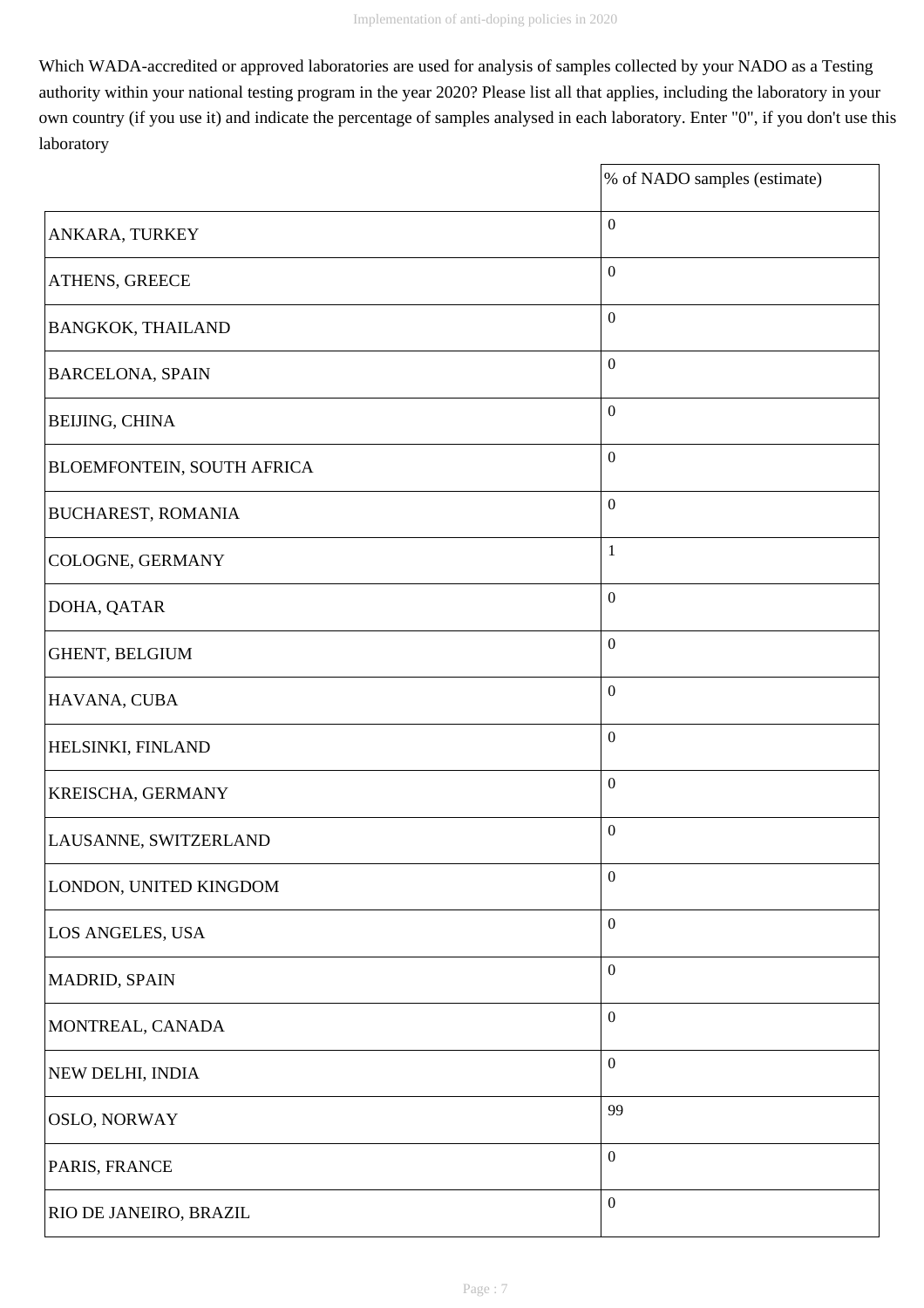| ROMA, ITALY                 | $\Omega$ |
|-----------------------------|----------|
| SALT LAKE CITY, USA         | $\Omega$ |
| <b>SEIBERSDORF, AUSTRIA</b> | $\Omega$ |
| <b>SEOUL, SOUTH KOREA</b>   | $\Omega$ |
| <b>STOCKHOLM, SWEDEN</b>    | $\Omega$ |
| SYDNEY, AUSTRALIA           | $\theta$ |
| TOKYO, JAPAN                | $\Omega$ |
| WARSAW, POLAND              | $\Omega$ |

[ ] Data not available

## 23. Testing statistics

How many samples were collected under your national testing program in the year 2020?

|                                                             | Urine | Blood (including ABP) |
|-------------------------------------------------------------|-------|-----------------------|
| In-competition samples<br>Min numeric value allowed : 0     | 491   |                       |
| Out-of-competition samples<br>Min numeric value allowed : 0 | 829   | 354                   |

[ ] Data not available

#### 24. Testing abroad

Did you test athletes under your authority who reside or train abroad (directly or by subcontracting other ADOs or antidoping service providers)?

( X ) Yes; your comment (optional) ............................................................

( ) Not in 2020, but we have authorisation to do so; your comment (optional) ............................................................

( ) No, we do not have authorisation to do so; your comment (optional) ............................................................

#### 25. Disciplinary system

Please describe the disciplinary process for the anti-doping rule violations and application of the T-DO Recommendation on ensuring the independence of hearing panels (bodies) and promoting fair trial in anti-doping cases [T-DO/Rec(2017)01] http://rm.coe.int/recommendation-on-ensuring-the-independence-of-hearing-panels-bodies-a/1680735159

| $\overline{\phantom{a}}$<br>__<br>__ |  |  |
|--------------------------------------|--|--|
|                                      |  |  |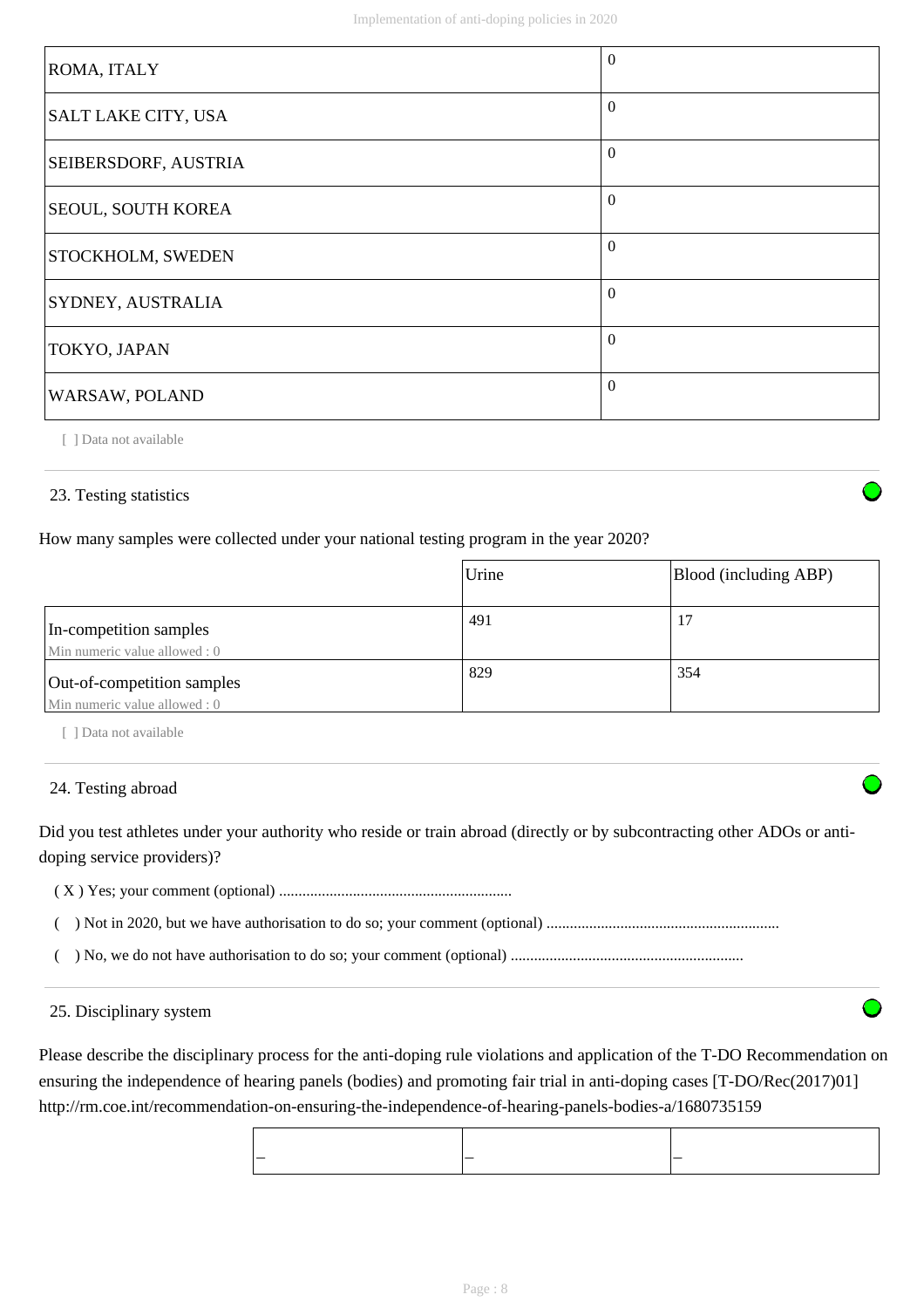| Has your State established<br>centralised panel/body in<br>charge of all hearing<br>proceedings in anti-doping<br>matters (hearing panel)?                                                       | $\Omega$ | $\Omega$     | -1       |
|--------------------------------------------------------------------------------------------------------------------------------------------------------------------------------------------------|----------|--------------|----------|
| Is the hearing panel<br>independent, and<br>operationally independent<br>from sport movement (i.a.<br>national federations.<br>National Olympic<br>Committee, National<br>Paralympic Committee)? | 1        | $\Omega$     | $\theta$ |
| Is the hearing panel<br>operationally independent<br>from the government?                                                                                                                        | 1        | $\Omega$     | $\theta$ |
| Is the hearing panel<br>operationally independent<br>from the NADO?                                                                                                                              | 1        | $\mathbf{0}$ | $\Omega$ |
| Are you aware of T-<br>DO/Rec(2017)01?                                                                                                                                                           | 1        | $\mathbf{0}$ | $\Omega$ |
| Is the composition of the<br>hearing panel in line with the<br>requirements outlined in T-<br>DO/Rec(2017)01?                                                                                    | 1        | $\mathbf{0}$ | $\theta$ |
| Are the rights of access to<br>justice ensured in accordance<br>with T-DO/Rec(2017)01?                                                                                                           | 1        | $\mathbf{0}$ | $\theta$ |
| Other comments                                                                                                                                                                                   | 1        | $\Omega$     | $\Omega$ |

[ ] Data not available

## 26. Appeals system

Please describe the process for handling anti-roping rule violations appeals

 Describe, upload documents or add the link to the relevant content All athletes have the right to appeal a case to the Appellatte body under the Danish Sports Confederation. The Athletes have the same procedural rights in first instance and during an appeals case (right to legal aid, witness summons etc.)

[ ] Data not available

## 27. Anti-doping rule violations (ADRV)

How many anti-doping rule violations cases were initiated in 2020 and how many of these initiated cases resulted in the imposition of a sanction?

|                                                | Initiated cases | Cases that resulted in a Cases that resulted in<br>sanction | no sanction |
|------------------------------------------------|-----------------|-------------------------------------------------------------|-------------|
| Presence of a prohibited substance or its      |                 |                                                             |             |
| metabolities or markers in an athlete's sample |                 |                                                             |             |
| Min numeric value allowed : 0                  |                 |                                                             |             |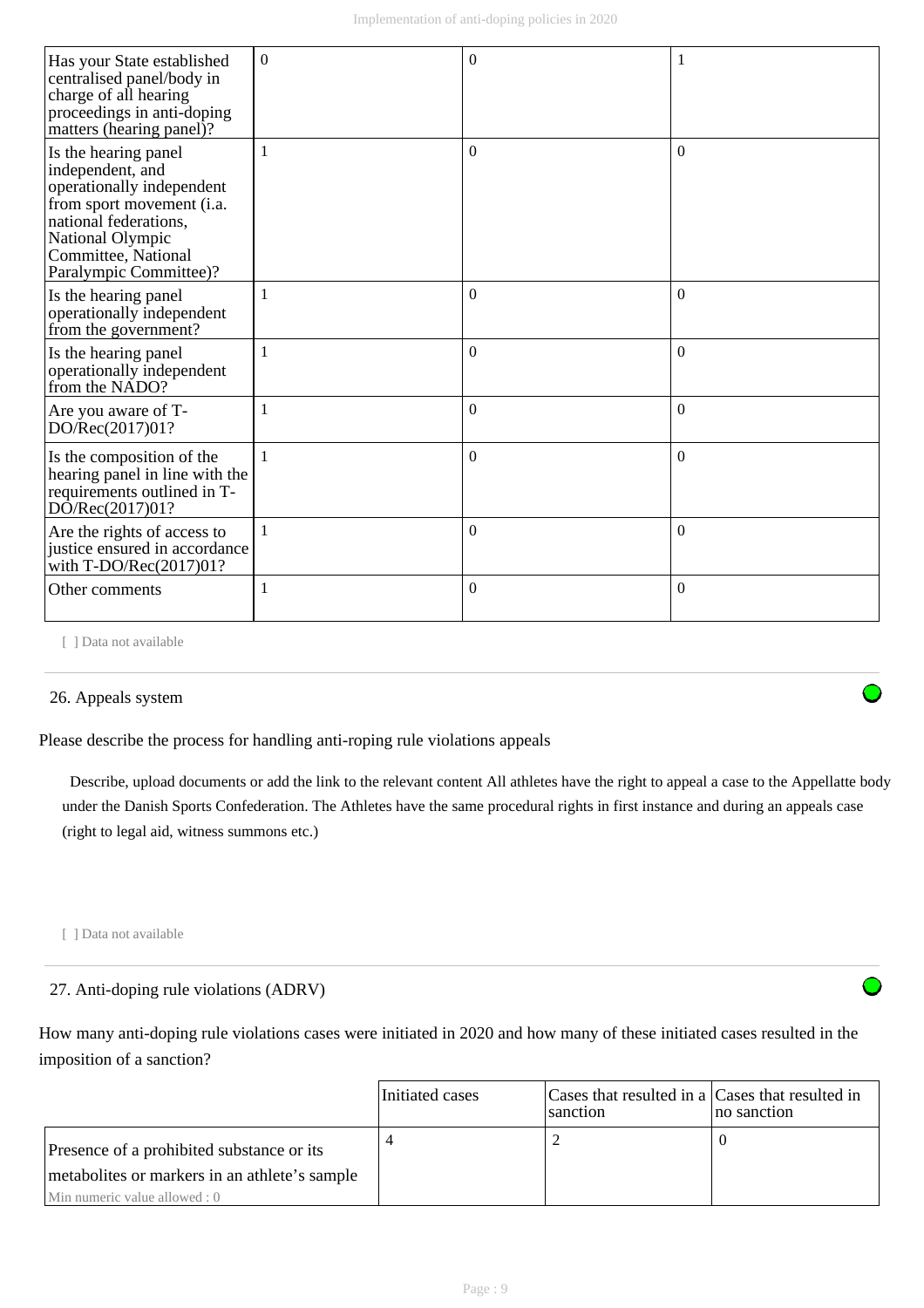| Use or attempted use by an athlete of a       | $\Omega$ | $\Omega$ | $\Omega$ |
|-----------------------------------------------|----------|----------|----------|
| prohibited substance or a prohibited method   |          |          |          |
| Min numeric value allowed: 0                  |          |          |          |
| Evading, refusing or failing to submit to     | $\Omega$ | $\Omega$ | $\Omega$ |
| sample collection                             |          |          |          |
| Min numeric value allowed: 0                  |          |          |          |
| Whereabouts failures                          | $\Omega$ | $\theta$ | $\Omega$ |
| Min numeric value allowed: 0                  |          |          |          |
| Tampering or attempted tampering with any     | $\theta$ | $\theta$ | $\Omega$ |
| part of doping control                        |          |          |          |
| Min numeric value allowed: 0                  |          |          |          |
| Possession of prohibited substances and       | $\Omega$ | $\Omega$ | $\Omega$ |
| prohibited methods                            |          |          |          |
| Min numeric value allowed: 0                  |          |          |          |
| Trafficking or attempted trafficking in any   | $\Omega$ | $\theta$ | $\Omega$ |
| prohibited substance or prohibited method     |          |          |          |
| Min numeric value allowed: 0                  |          |          |          |
| Administration or attempted administration to | 1        | $\Omega$ |          |
| any athlete of any prohibited method or       |          |          |          |
| prohibited substance                          |          |          |          |
| Min numeric value allowed: 0                  |          |          |          |
| Complicity                                    | $\Omega$ | $\theta$ | $\theta$ |
| Min numeric value allowed: 0                  |          |          |          |
| Prohibited association                        | 1        | 1        | $\theta$ |
| Min numeric value allowed : 0                 |          |          |          |

[ ] Data not available

#### 28. Whereabouts failures

How many of the following whereabouts failures have you registered in 2020?

[ 8 ] One missed test or filing failure

#### [ 0 ] Any combination of two missed tests and/or filing failures

[ ] Data not available

29. Co-operation with law enforcement agencies

What measures have been taken to ensure co-operation between NADO and law enforcement agencies in limiting illegal availability of doping substances?

[ ] Law, please specify ............................................................

 [ X ] Agreement, please specify Agreement on transfer of coorporation and transfer of data between Danish Police and Anti Doping Denmark

[ ] Ad hoc activities, please specify ............................................................

[ ] Other, please specify ............................................................

[ ] None; your comment (optional) ............................................................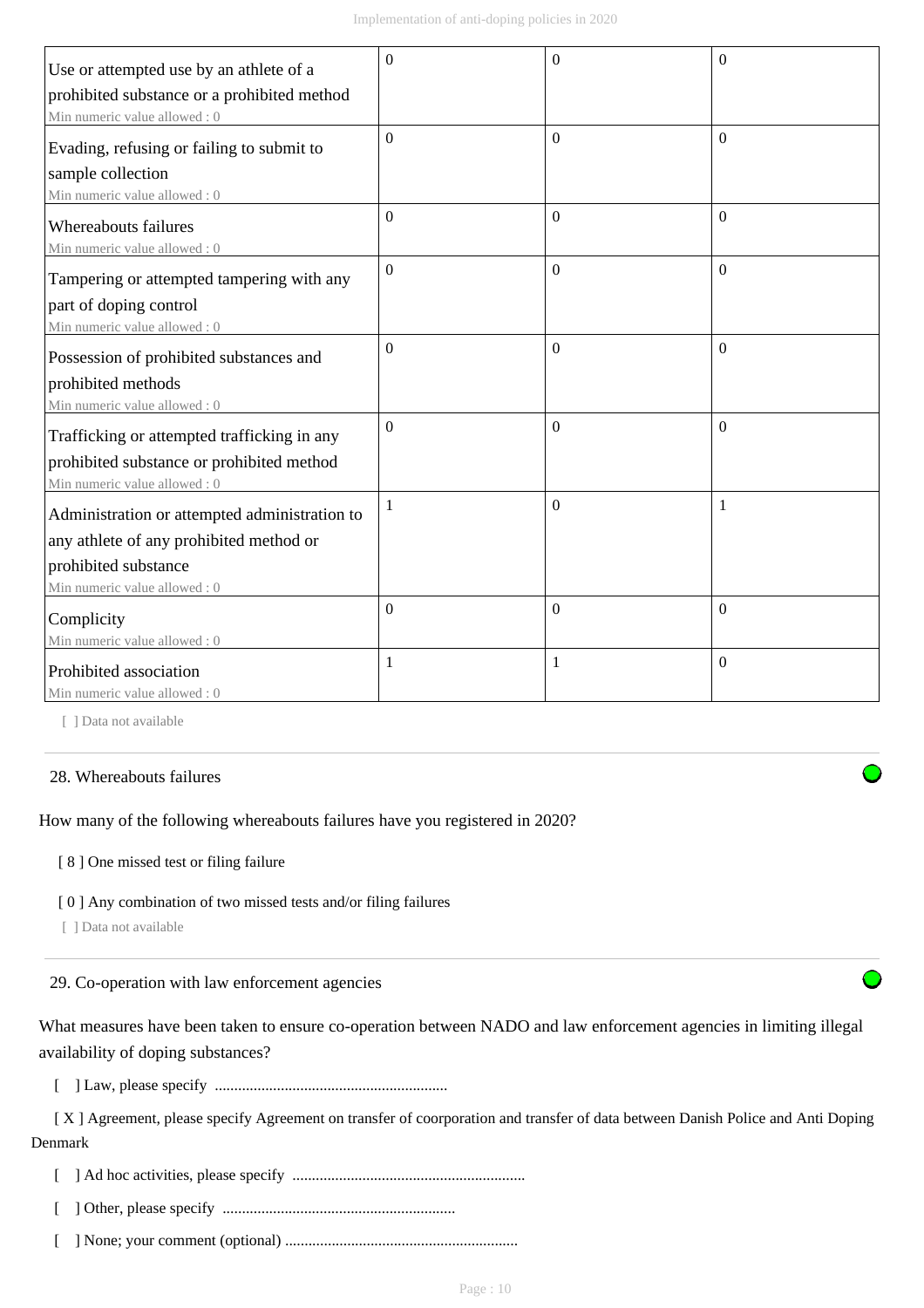#### 30. Sanctions for doping trafficking

Are there specific penalties or sanctions for illegal circulation of doping substances, in addition to those regulating the movement of medicines and narcotics?

 [ X ] Criminal penalties, please specify Under the Danish anti-doping act illegal circulation is criminalized with up to two years of imprisonment

|  | Financial penalties, please specify |  |  |  |  |
|--|-------------------------------------|--|--|--|--|
|--|-------------------------------------|--|--|--|--|

[ ] Administrative or civil sanctions, please specify ............................................................

- [ ] Professional disciplinary actions, please specify ............................................................
- [ ] None of above, please explain ............................................................
- [ ] Not available; your comment (optional) ............................................................

#### 31. Statistics on doping trafficking

Do law enforcement agencies share data on the seizure of doping substances with the NADO?

( X ) Yes, please specify how many seizures have been reported in 2020162

- ( ) No. Your comment (optional) ............................................................
- ( ) Other, please specify ............................................................

#### 32. Whistleblowers

Is your NADO implementing a whistleblower policy/programme?

( ) Yes; any comment ............................................................

( X ) No, but a preparatory process is in progress to develop a whistleblower policy/programme; any comment

- ............................................................
	- ( ) No; any comment ............................................................
	- 33. Legal background for Whistleblower policy

If your NADO implements a Whistleblower policy/programme, please describe the legal framework for this programme

- [ ] National legislation
- [ X ] NADO Rules
- [ ] Direct application of WADA Whistleblowing programme/policy and procedure for reporting misconduct
- [ ] Direct application of the rules of one or more international sports organisations, if yes, please list them
- ............................................................
	- [ ] Other. Please describe ............................................................
	- [ ] Not applicable

34. Organisation of anti-doping education

Which organisations are involved in implementing anti-doping education programs?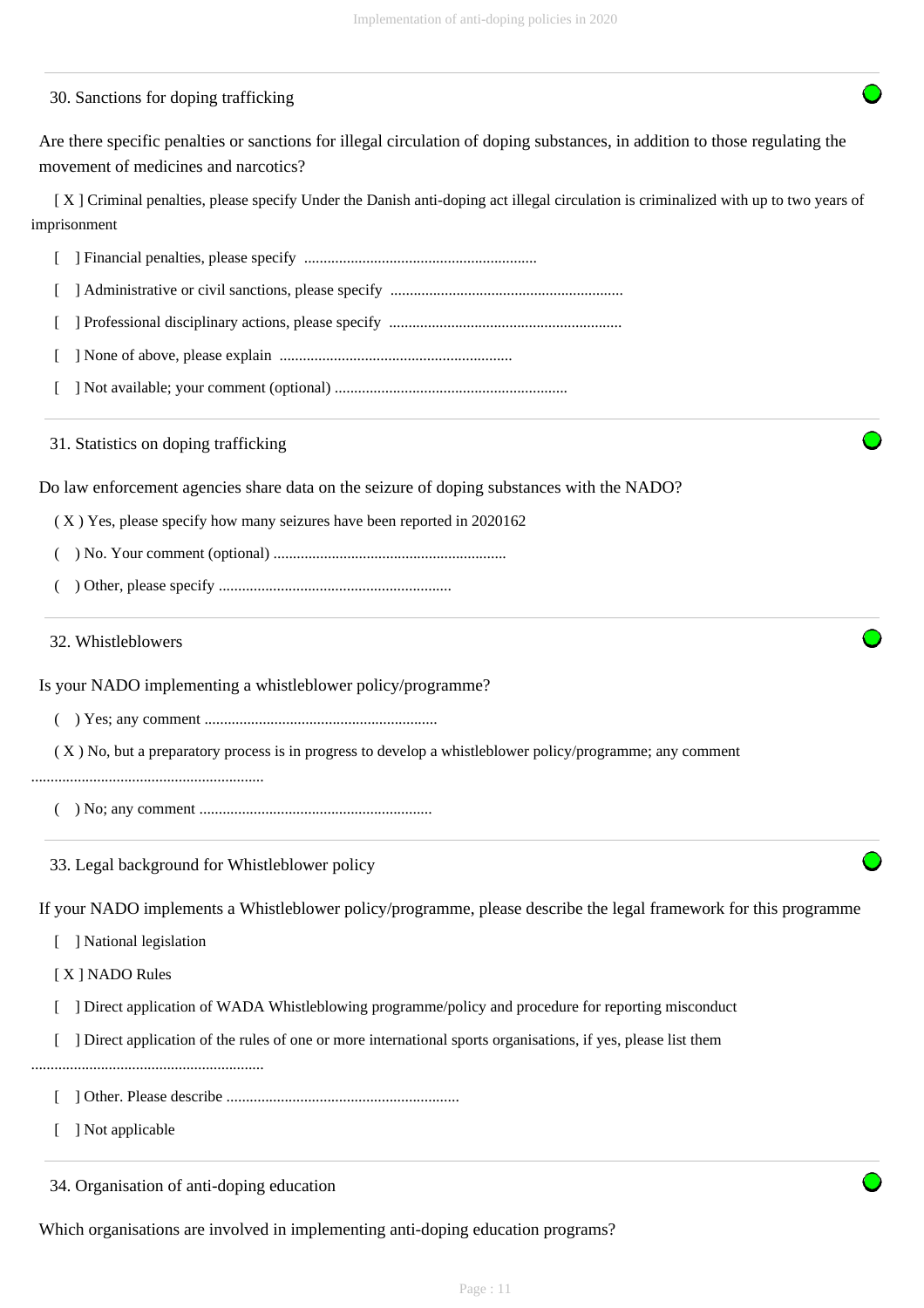#### [ X ] National anti-doping organisation

- [ ] Ministry responsible for sport
- [ ] Ministry responsible for education
- [ ] Ministry responsible for health
- [ ] Other governmental body ............................................................
- [ X ] National sport federations

[ X ] Regional/municipal sport organisations

- [ ] Universities
- [ ] Schools
- [ X ] Sport clubs
- [ ] Other bodies ............................................................

## 35. Anti-doping education themes

What types of anti-doping message are provided for different target groups?

|                                           | elite<br>athletes | young<br>athletes                 | recreatio<br>nal<br>athletes      | sports<br>officials               | coaches | medical<br>personne               | school<br>pupils                  | media                                 | general<br>public                 | other                             |
|-------------------------------------------|-------------------|-----------------------------------|-----------------------------------|-----------------------------------|---------|-----------------------------------|-----------------------------------|---------------------------------------|-----------------------------------|-----------------------------------|
| National and                              | [X]               | [X]                               | [X]                               | [X]                               | [X]     | [X]                               | $\begin{bmatrix} 1 \end{bmatrix}$ | $\begin{bmatrix} 1 \end{bmatrix}$     | $\begin{bmatrix} 1 \end{bmatrix}$ | $\begin{bmatrix} 1 \end{bmatrix}$ |
| International anti-                       |                   |                                   |                                   |                                   |         |                                   |                                   |                                       |                                   |                                   |
| doping rules                              |                   |                                   |                                   |                                   |         |                                   |                                   |                                       |                                   |                                   |
| Harm of doping to                         | [X]               | [X]                               | [X]                               | [X]                               | [X]     | $\begin{bmatrix} 1 \end{bmatrix}$ | [X]                               | $\begin{bmatrix} 1 \end{bmatrix}$     | $\begin{bmatrix} 1 \end{bmatrix}$ | $\begin{bmatrix} 1 \end{bmatrix}$ |
| the spirit of sport                       |                   |                                   |                                   |                                   |         |                                   |                                   |                                       |                                   |                                   |
| Athletes and                              | [X]               | [X]                               | [X]                               | [X]                               | [X]     | [X]                               | $[\ ]$                            | $\begin{bmatrix} 1 \end{bmatrix}$     | $\begin{bmatrix} 1 \end{bmatrix}$ | $\begin{bmatrix} 1 \end{bmatrix}$ |
| athlete support                           |                   |                                   |                                   |                                   |         |                                   |                                   |                                       |                                   |                                   |
| personnel's rights                        |                   |                                   |                                   |                                   |         |                                   |                                   |                                       |                                   |                                   |
| and responsibilities                      |                   |                                   |                                   |                                   |         |                                   |                                   |                                       |                                   |                                   |
| Consequences of                           | [X]               | [X]                               | [X]                               | [X]                               | [X]     | [X]                               | $\begin{bmatrix} 1 \end{bmatrix}$ | $\begin{bmatrix} 1 \end{bmatrix}$     | $\begin{bmatrix} 1 \end{bmatrix}$ | $\begin{bmatrix} 1 \end{bmatrix}$ |
| doping, including                         |                   |                                   |                                   |                                   |         |                                   |                                   |                                       |                                   |                                   |
| sanctions, health                         |                   |                                   |                                   |                                   |         |                                   |                                   |                                       |                                   |                                   |
| and social                                |                   |                                   |                                   |                                   |         |                                   |                                   |                                       |                                   |                                   |
| consequences                              |                   |                                   |                                   |                                   |         |                                   |                                   |                                       |                                   |                                   |
| Substances and                            | [X]               | [X]                               | [X]                               | $\begin{bmatrix} 1 \end{bmatrix}$ | [X]     | [X]                               | $[\ ]$                            | $\begin{bmatrix} 1 \end{bmatrix}$     | $\begin{bmatrix} 1 \end{bmatrix}$ | $\begin{bmatrix} 1 \end{bmatrix}$ |
| methods on the                            |                   |                                   |                                   |                                   |         |                                   |                                   |                                       |                                   |                                   |
| Prohibited List                           |                   |                                   |                                   |                                   |         |                                   |                                   |                                       |                                   |                                   |
| Doping control<br>procedures              | [X]               | [X]                               | $\begin{bmatrix} 1 \end{bmatrix}$ | $\begin{bmatrix} 1 \end{bmatrix}$ | [X]     | $\begin{bmatrix} 1 \end{bmatrix}$ | $\begin{bmatrix} 1 \end{bmatrix}$ | $\begin{bmatrix} 1 \end{bmatrix}$     | $\begin{bmatrix} 1 \end{bmatrix}$ | $\begin{bmatrix} 1 \end{bmatrix}$ |
| Therapeutic use                           | [X]               | $\begin{bmatrix} 1 \end{bmatrix}$ | $\begin{bmatrix} 1 \end{bmatrix}$ | $\begin{bmatrix} 1 \end{bmatrix}$ | [X]     | [X]                               | $[\ ]$                            | $\begin{bmatrix} 1 \end{bmatrix}$     | $\begin{bmatrix} 1 \end{bmatrix}$ | $\begin{bmatrix} 1 \end{bmatrix}$ |
| exemptions<br>(TUEs)                      |                   |                                   |                                   |                                   |         |                                   |                                   |                                       |                                   |                                   |
| Applicable<br>whereabouts<br>requirements | [X]               | $[$ $]$                           | $\begin{bmatrix} 1 \end{bmatrix}$ | $\begin{bmatrix} 1 \end{bmatrix}$ | [X]     | $\begin{bmatrix} 1 \end{bmatrix}$ | $\begin{bmatrix} 1 \end{bmatrix}$ | $\begin{bmatrix} 1 & 1 \end{bmatrix}$ | $\begin{bmatrix} 1 \end{bmatrix}$ | $\begin{bmatrix} 1 \end{bmatrix}$ |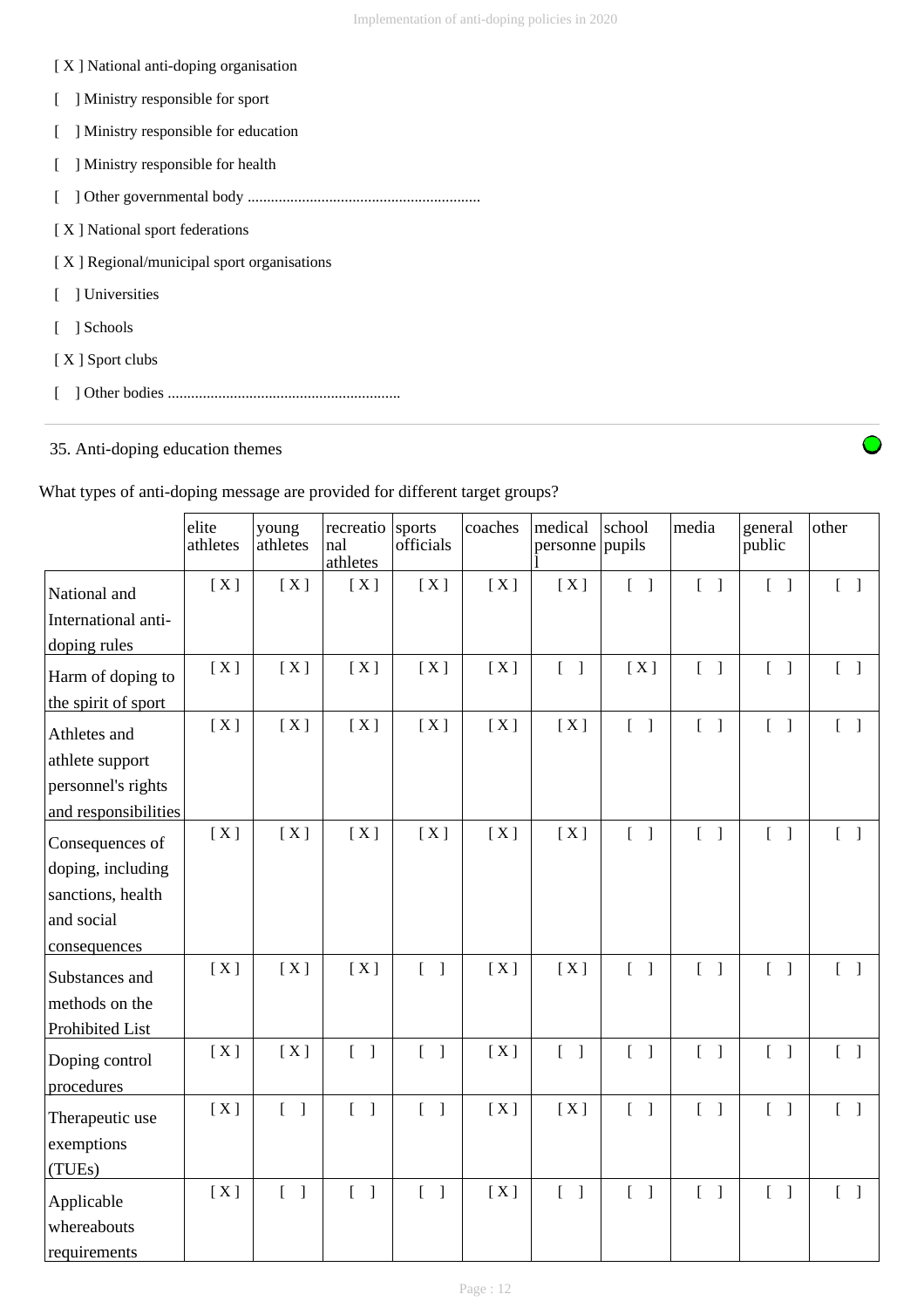| 36. Nutritional supplements                                                                        |
|----------------------------------------------------------------------------------------------------|
| What measures have been taken to address the problems related to nutritional supplements in sport? |
| ] Restrict availability                                                                            |
| Control of production                                                                              |
| ] Provide quality assurance                                                                        |
| Comprehensive labelling                                                                            |
| ] Limit advertising and promotion                                                                  |
| [X] Educational and informational measures                                                         |
|                                                                                                    |
| 37. Anti-doping research                                                                           |
| Has any anti-doping research been undertaken or supported?                                         |
|                                                                                                    |
|                                                                                                    |
|                                                                                                    |
| 38. Areas of anti-doping research                                                                  |
| What are the areas of anti-doping research?                                                        |
| [X] Doping prevention                                                                              |
| [X] Detection methods                                                                              |
| [X] Behavioural and social aspects of doping                                                       |
| [X] Health consequences of doping                                                                  |
| ] Physiological and psychological training programmes                                              |
| [X] Emerging substances or methods                                                                 |
| [X] Alternative testing methods                                                                    |
| ] None                                                                                             |
|                                                                                                    |
| 39. Publication of anti-doping research                                                            |

How many articles with the results of this research have been published in peer-reviewed scientific journals? Please upload a summary or share links to resources, if available

- [ 0 ] in 2020; your comment (optional)not yet
- [ ] Data not available

40. International agreements

Has your country signed any agreements with other Anti-Doping Organisations (ADOs) or agreements on anti-doping with